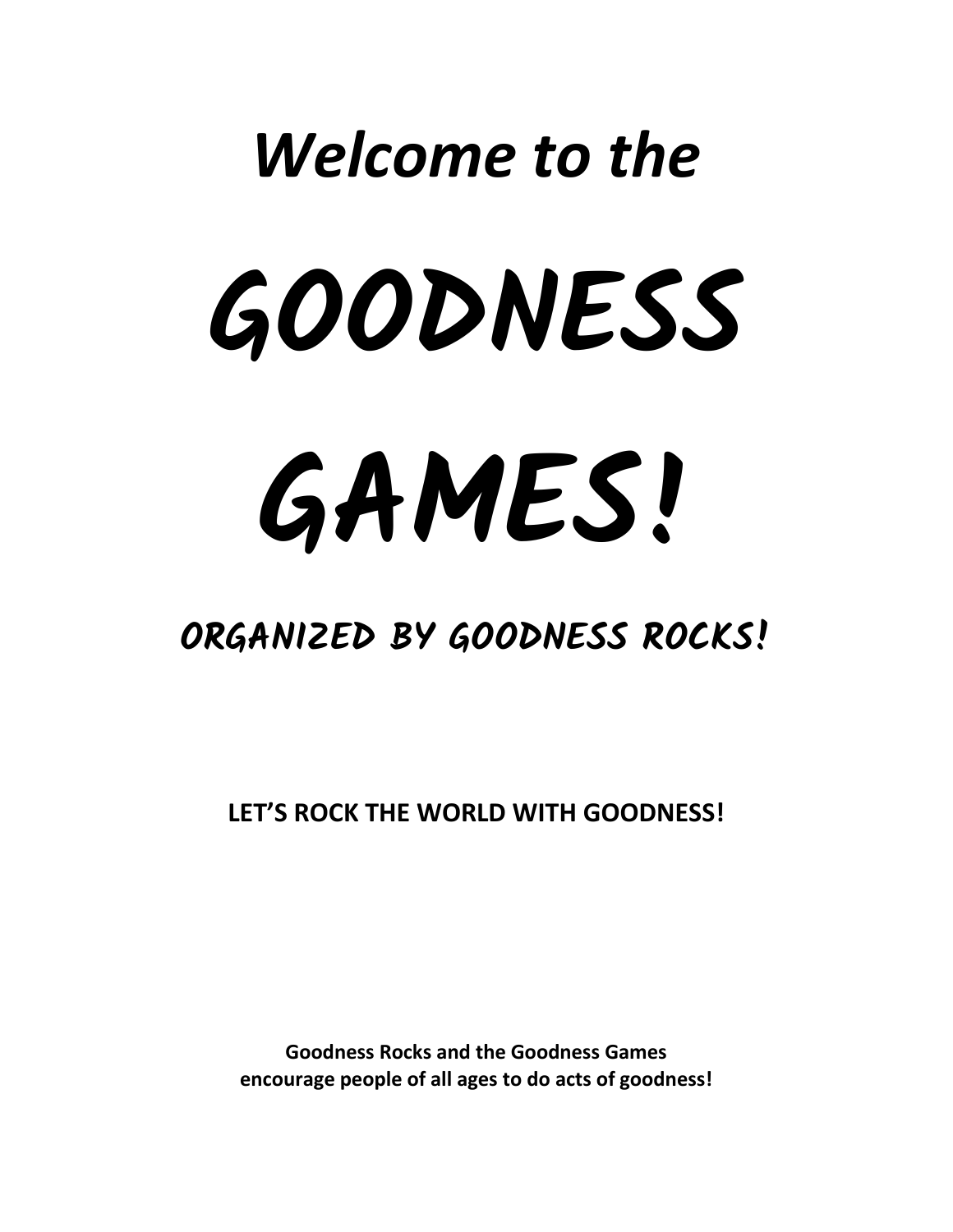### **INTRODUCTION**

Welcome to our Goodness Games curriculum guide! This program is a 17-day experience intended to help you rock the world with goodness – in other words, to inspire and equip you to do acts of goodness and make the world a better place!

This curriculum guide features 17 different acts of goodness that people of all ages can do. All of these acts of goodness are wonderful things to do every day of the year, and we should aim to do them as often as possible. In fact, you may already be doing many or most of these acts of goodness on a regular basis – in that case, congratulations and keep up the great work! If you haven't been doing some of these acts of goodness as frequently, now is a perfect time to start adding them into your lifestyle!

Each act of goodness is featured in a separate entry, which includes a short description/ definition of the act of goodness, along with discussion questions and activities designed to help you carry out these acts of goodness in meaningful ways. Relevant Bible verses are also included.

Feel free to do these acts of goodness in any order, and include additional acts of goodness as you feel led! You may want to participate in the Goodness Games activities by yourself, or with a group such as your family, professional colleagues, fellow students, local club/organization, sports team, and so on. We encourage you to make doing acts of goodness part of your lifestyle and personality – you may want to do the Goodness Games program several times a year in order to make the world a better place! Enjoy rocking the world with goodness!

### **ADDITIONAL FORMATS**

As another option, you might want to focus on a particular theme or in a particular area during the program. Anytime we do something that would be considered "good," there are positive spillover effects for others in our lives. For example, you might decide to be good to yourself/ your body and focus on improving your physical fitness during this program. While it might seem that taking care of your health primarily benefits yourself, it actually is an act of goodness that helps others as well. If your health is better, you will have more time and energy to spend with people you love, and an increased ability to participate in a wider range of activities with them. Being good to yourself can bring increased joy to others!

Similarly, perhaps you have been thinking about starting a new business. Running a new business in a field that you enjoy will not only be a blessing to you, but it will also be an act of goodness for others by providing useful products and/or services to the community, and potentially jobs and income for future employees. Likewise, participating in the visual, performing, and creative arts during this program will bring you joy, and may also lead to the production of plays, performances, and works of art that will put smiles on the faces of others – now that's a good thing to do!

So if there's an activity/ area (or more than one) that you feel led to focus on for the length of this program, go for it! Doing something that brings you joy is generally going to be good for those around you as well!

Here are some areas/ themes that you might want to focus on during the Goodness Games:

• Physical activity/ sports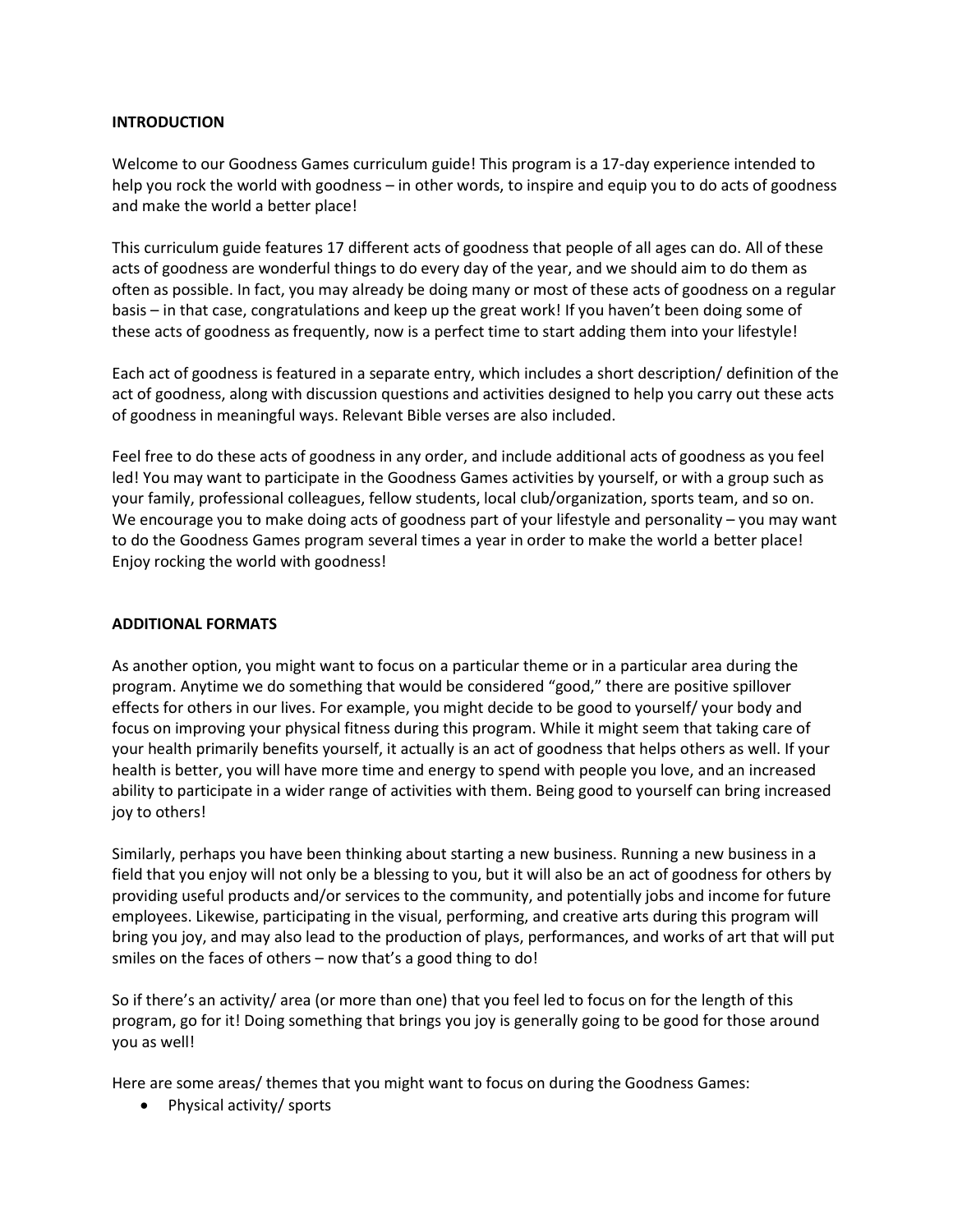- Health and nutrition
- Visual, performing, and creative arts
- Business/entrepreneurship
- **•** Community service

What are some other specialty areas that you and/or others might want to focus on? Remember, when you spend time doing things that you are interested in and that you enjoy, it will typically be good for people around you as well!

### **EXPLORING THE MEANING OF "GOOD"**

What does it mean to do acts of goodness, or acts that are "good"?

While there are many definitions of the word "good" that we can use, let's draw on a definition from the Bible. In the account of creation in Genesis 1, God declares seven times that some aspect of creation is "good." We're going to focus on two particular aspects of creation that God considers "good" – the formation of light which occurred on the first day of creation, and the bringing forth of grass, seedbearing plants, and fruit trees with seed-bearing fruit on the third day of creation.

Let's begin by taking a look at light. If light is "good," then any time we bring light into a situation or circumstance, we are doing an act of goodness. This applies in actual or physical situations, such as when electricians bring light to developing areas of the world, and it can also apply in a metaphorical or spiritual sense, such as when we bring light and joy into challenging or discouraging situations, or when we "shed light" in different areas by providing illumination and insight to others in need of clarity.

Similarly, when we think about grass, seed-bearing plants, and fruit trees with seed-bearing fruit, we see that these forms of creation essentially provide nourishment to humans and much of the natural world. Since grass, plants, and trees are considered to be "good," then any time we provide nourishment to those in need, such as when we donate groceries and prepare meals for the homeless, senior citizens, and even our own families, we are doing an act of goodness. Likewise, we are also doing good when we provide nourishment and energy in a spiritual or emotional way, such as when a parent, coach, teacher, or friend gives a word of encouragement and instruction to others in their lives.

So to offer a simplified definition, doing acts of goodness or rocking the world with goodness means doing anything which brings more light, brightness, nourishment, and encouragement into the world!

### **THE SIGNIFICANCE OF "17"**

As mentioned earlier, the Goodness Games program consists of 17 days of activities that are intended to help you rock the world with goodness! What is the significance of 17?

First of all, 17 is the numerical value of the Hebrew word for "good," which is "tov." In Hebrew, each letter of the alphabet (aleph-bet) has a certain numerical value; these numerical values of the individual letters are added together to determine the total value of a word, known as the gematria value. The Hebrew word "tov" is made of the letters tet + vav + vet (bet), with a gematria value of  $9 + 6 + 2 = 17$ .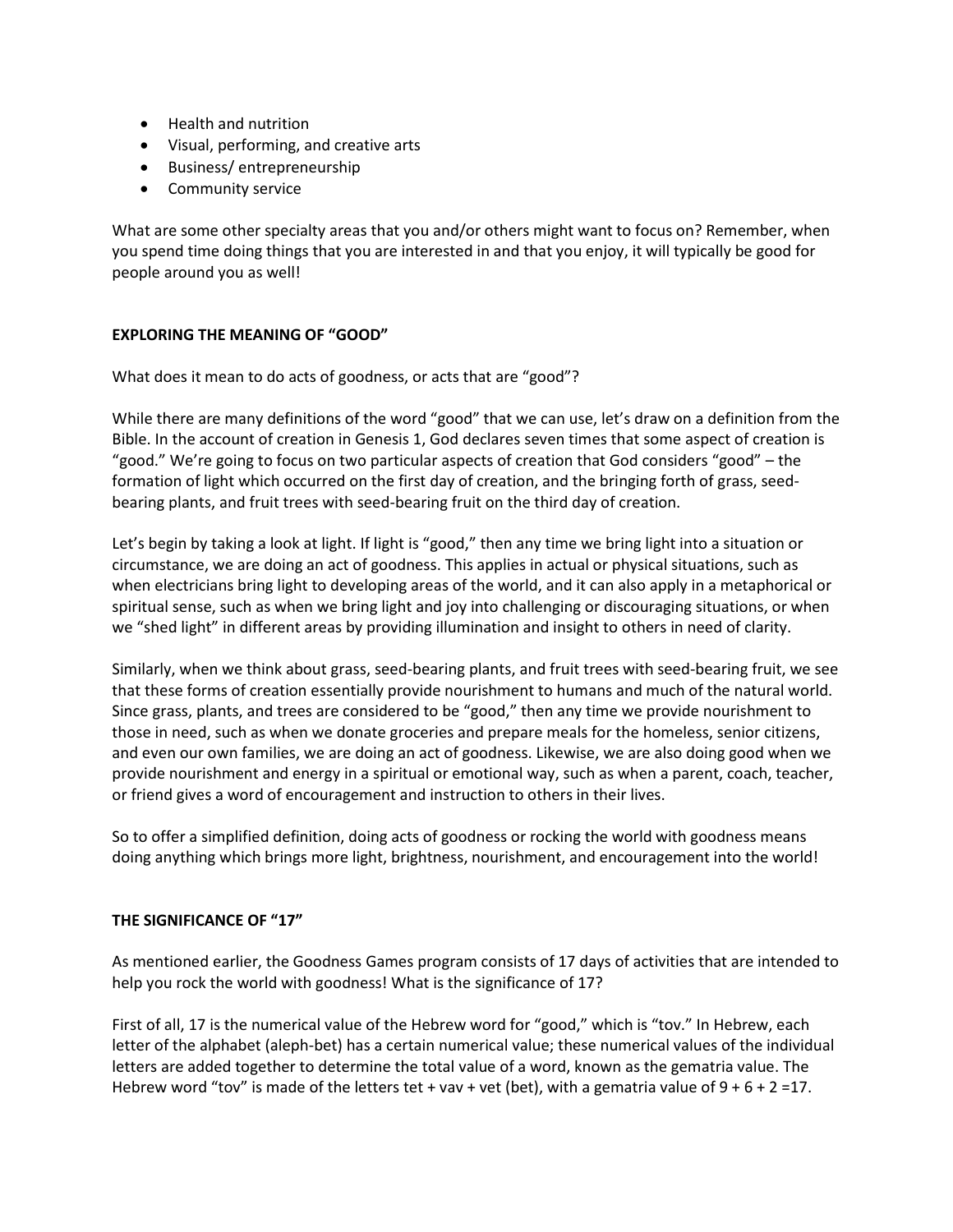Secondly, if we take a look at 2 Chronicles 29, we see that the cleansing of the temple under the leadership of King Hezekiah took 16 days, with a period of worship beginning on the following day. We are similarly called to reestablish practices of goodness here on this planet, so let's try using a complementary format: 16 days of practicing goodness, followed by a day of reflection, celebration, and planning for the future.

Finally, rocking the world with goodness takes a lot of strength and agility, so let's incorporate the Olympics as part of a format for success! Contemporary Olympic Games follow a 17-day schedule, featuring the world's best athletes and competitive teams demonstrating power, finesse, and determination. Likewise, we can come together from nations around the world and use our individual and collective strengths and abilities to rock the world with goodness!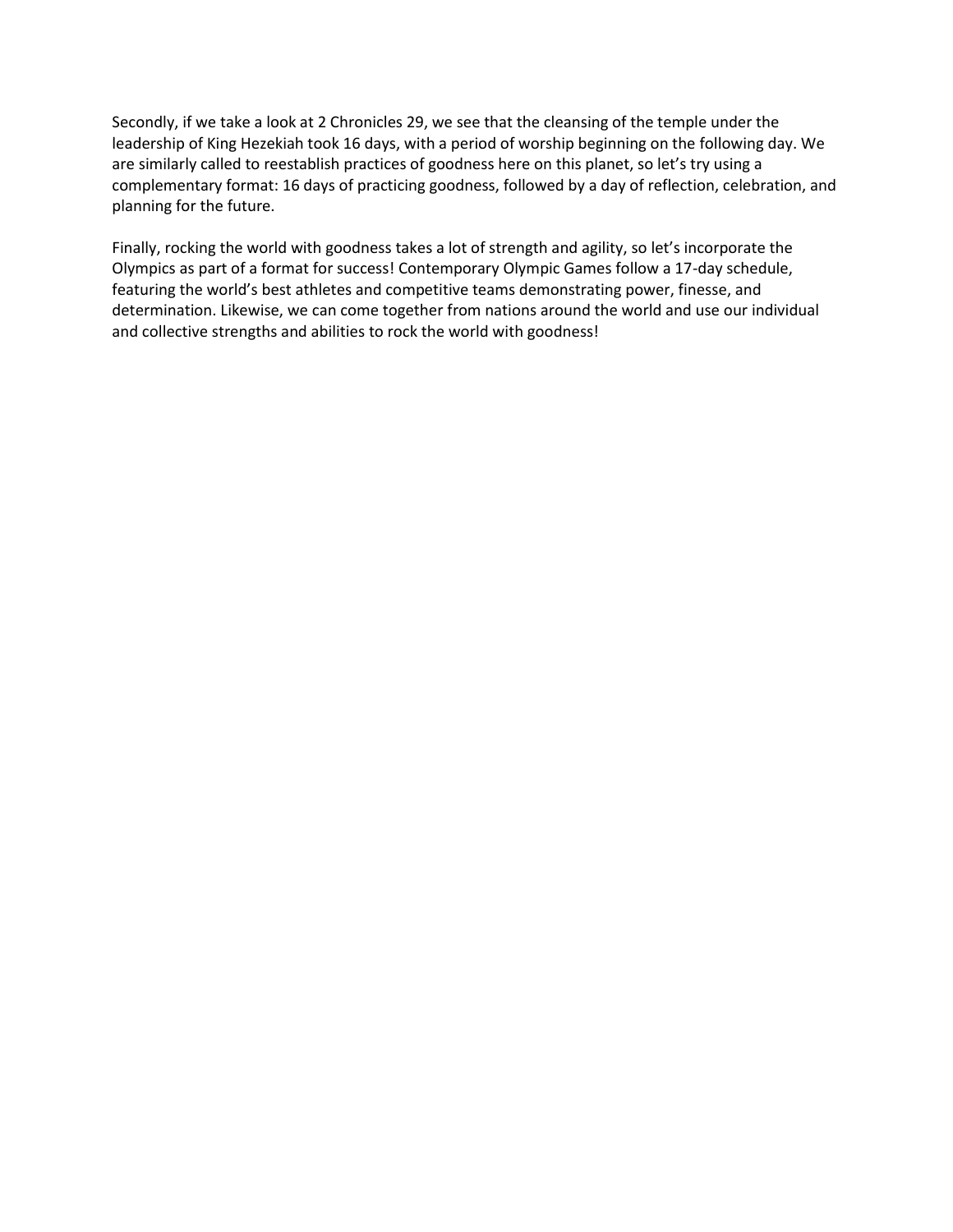### **SCHEDULE / OUTLINE**

Day 1: GIVE

Day 2: RECEIVE

Day 3: LEARN

Day 4: INSTRUCT

Day 5: APPRECIATE

Day 6: REJOICE AND CELEBRATE

Day 7: FORGIVE

Day 8: BUILD AND ENCOURAGE

Day 9: REST AND BE PATIENT

Day 10: SING AND DANCE AND MAKE ART

Day 11: INSPIRE

Day 12: LEAD AND SERVE

Day 13: PLAY

Day 14: PERSIST

Day 15: PRAY

Day 16: DO AN ACT OF GOODNESS: YOUR CHOICE!

Day 17: R.A.P. (REVIEW AND PLAN). Hold a R.A.P. session/party! Review the different acts of goodness that you have done, and plan more acts of goodness to do in the future!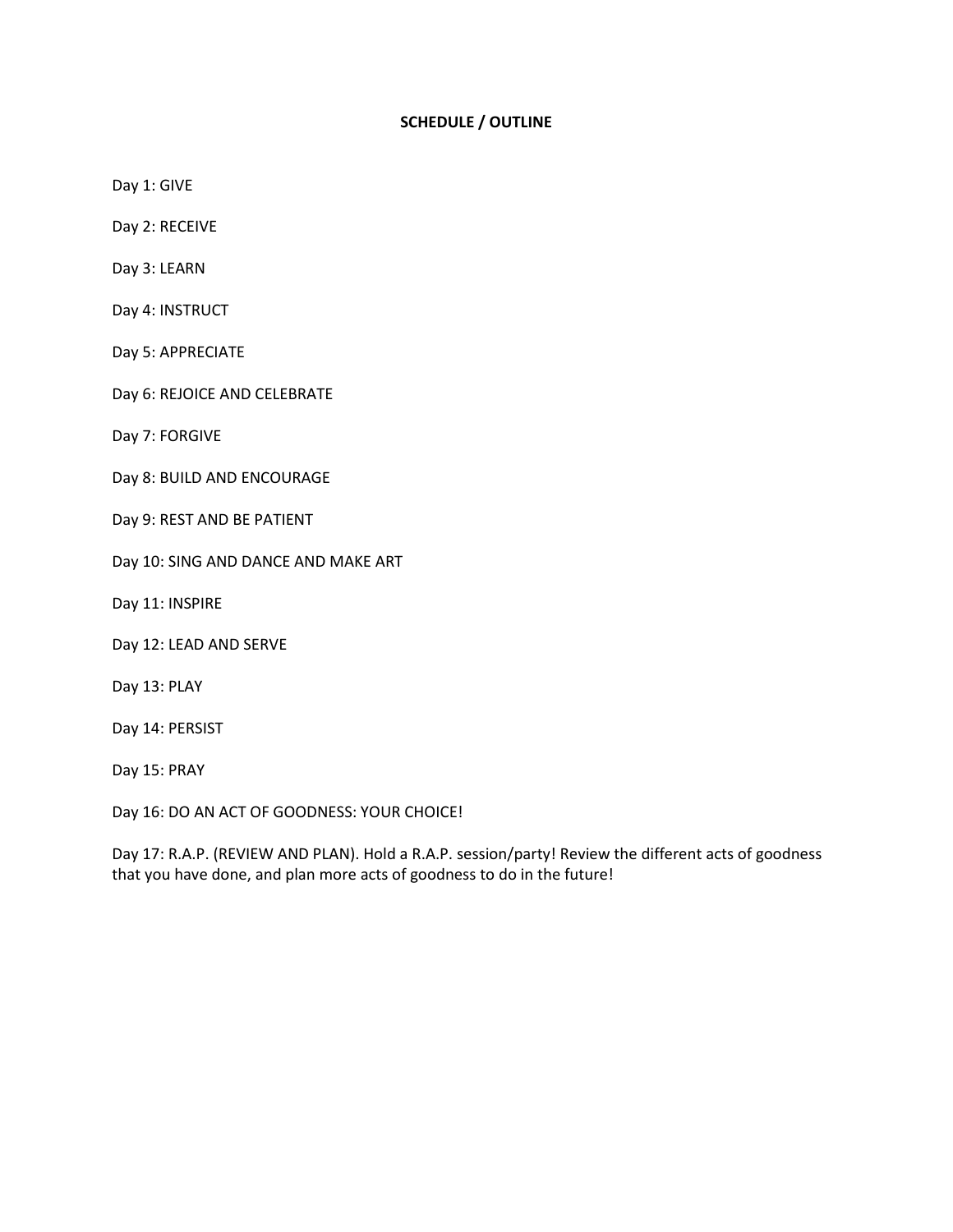### Day 1. **GIVE**

GIVE: Give or share what you can with others, such as time, finances, food, clothing, and talents!

Discussion Questions:

- What are some things that you can give to others (e.g., time/attention, food, gifts, compliments)?
- What are some gifts that you have received in the past?
- What are some meaningful gifts that you have given to others?
- What is a wonderful gift that you could give to yourself?
- What are some of the gifts that you have received from the Lord?
- What is a gift that you could give to the Lord?

Activity Ideas:

- Think of some things that you can give to others or to yourself then give those gifts to them! Be creative – you can give tangible or intangible items like compliments, words of encouragement, a helping hand, and so on!
- Look through your home, garage, and/or backyard for unused and other items that you could give to a neighbor, friend, charitable organization, or individuals in need.
- Sort through your kitchen and identify food items that you could donate to a food pantry or give to someone in need.
- Get a list of frequently used items from your local food pantry, homeless shelter, youth center, transitional living center for women and children, or other charitable organization – then purchase and donate these items as often as you feel led!

- $\bullet$  Luke 6:38  $\sim$  Give, and it will be given to you. A good measure, pressed down, shaken together, and running over will be poured into your lap. For with the measure you use, it will be measured to you.
- Proverbs 11:25  $\sim$  The person who blesses others will prosper; he who satisfies others will be satisfied himself.
- James 1:17 ~ Every good and perfect gift is from above, coming down from the Father of the heavenly lights, who does not change like shifting shadows.
- Acts 3:6-8 ~ Then Peter said, "Silver or gold I do not have, but what I do have I give you. In the name of Jesus Christ of Nazareth, walk!" Taking him by the right hand, he helped him up, and instantly the man's feet and ankles became strong. He jumped to his feet and began to walk. Then he went with them into the temple courts, walking and jumping, and praising God.
- Matthew 7:11  $\sim$  If you, then, though you are evil, know how to give good gifts to your children, how much more will your Father in heaven give good gifts to those who ask Him!
- Matthew  $10:8b \sim$  Freely you have received, freely give.
- Exodus  $35:20-21$   $\sim$  Then the whole Israelite community withdrew from Moses' presence, and everyone who was willing and whose heart moved them came and brought an offering to the Lord for the work on the tent of meeting, for all its service, and for the sacred garments.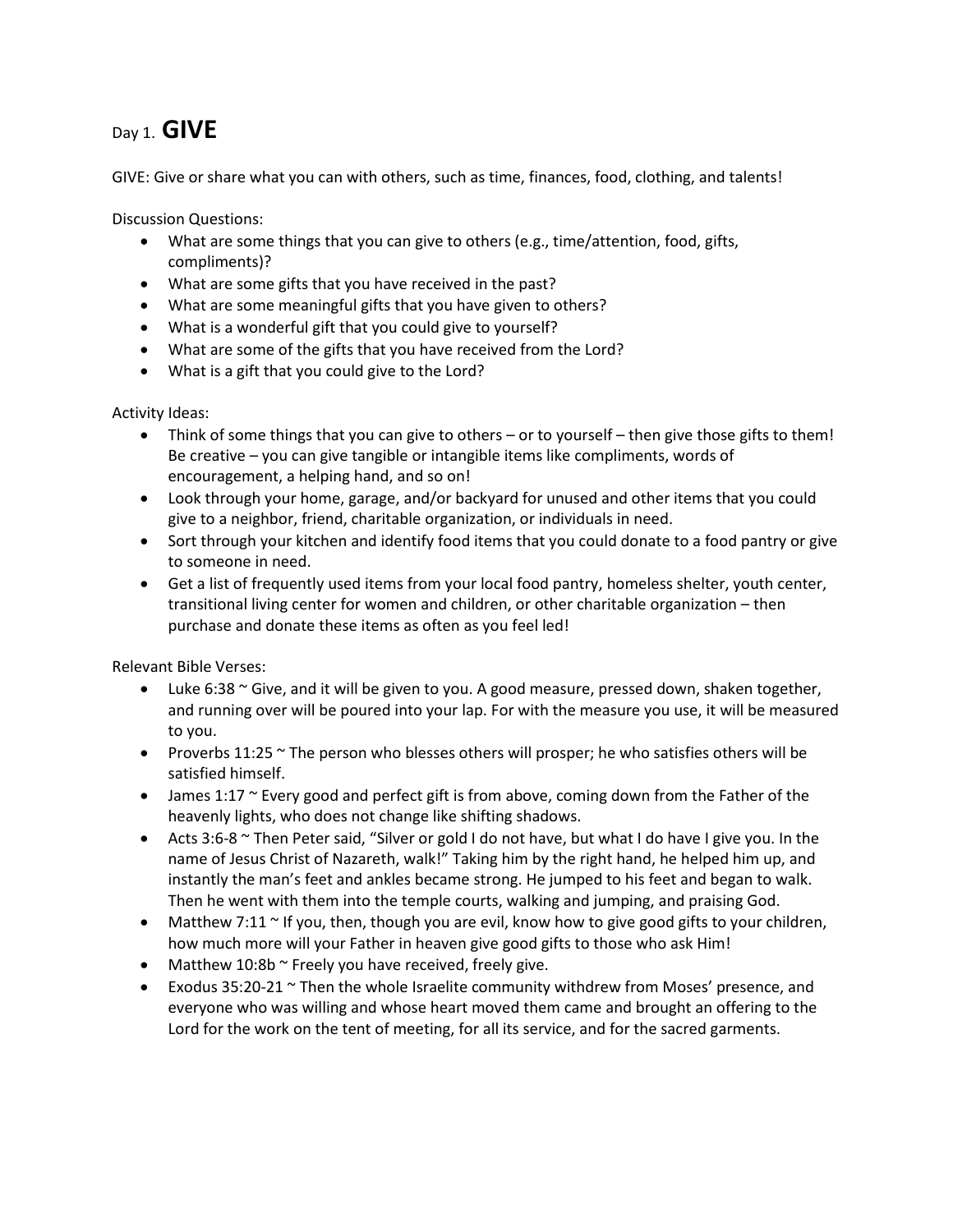### Day 2. **RECEIVE**

RECEIVE: Be willing to receive what others freely give to you, such as gifts, assistance, apologies, words of encouragement, and more!

Discussion Questions:

- What are some of the best gifts or things that you have ever received?
- Why is it important to receive gifts well? (i.e., Why is it important to be a good receiver?)
- How does it feel when someone receives a gift that you gave to them?
- Has it ever been difficult for you to receive a gift that someone wanted to give you? If so, why was it difficult for you to receive the gift? How might you handle a similar situation better in the future?
- Think of individuals who are really good at receiving (compliments, gifts, words of wisdom and encouragement, and so on). What characteristics do they demonstrate as good receivers? (e.g., enthusiasm, gratitude)

Activity Ideas:

 Be willing to receive what others freely give to you – this can include things like compliments and words of encouragement!

- Matthew  $10:8b \sim$  Freely you have received; freely give.
- 2 Corinthians 9:8  $\sim$  God is able to bless you abundantly, so that in all things at all times, having all that you need, you will abound in every good work.
- Proverbs 8:10-11  $\sim$  Receive my instruction, rather than silver; knowledge, rather than the finest gold. For wisdom is better than pearls; nothing you want can compare with her.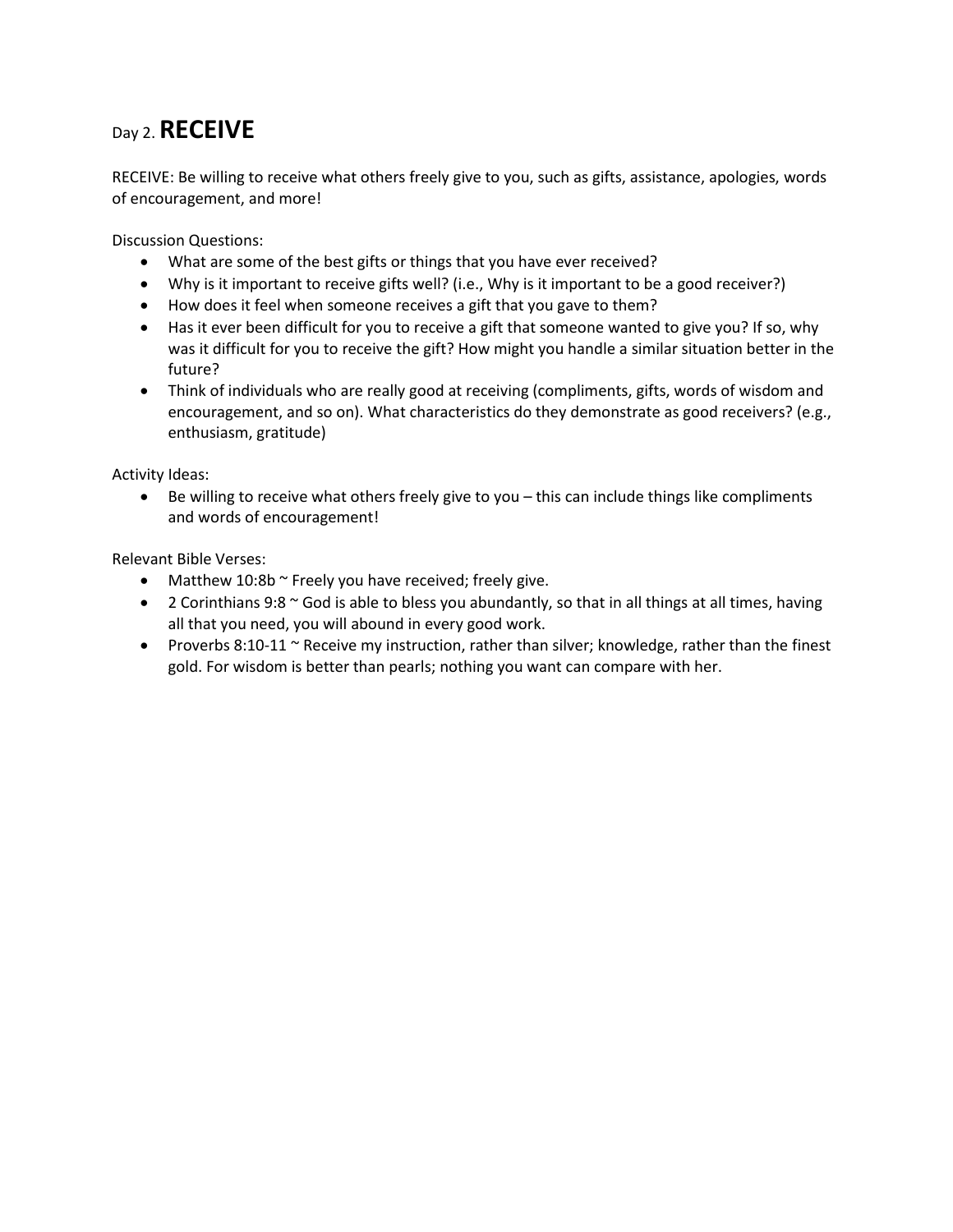### Day 3. **LEARN**

LEARN: Ask questions, observe, listen, and increase your understanding of people and the world! Learn how to do or make something new!

Discussion Questions:

- What are some interesting things that you have learned in the past?
- What are some of the most positive learning experiences that you have ever had? What made these learning experiences so positive?
- Under what conditions do you learn most effectively? (e.g. time of day/week, by yourself or in a group, online or in a classroom, etc.)
- Why is it important to be a lifelong learner?

Activity Ideas:

 Make a list of topics and/or skills that you would like to learn about or learn how to do – then start learning about them! You may want to take a class, watch videos online, read books, or talk with experts in your field(s) of interest as part of the learning process!

- Matthew 11:29-30  $\sim$  "Take My yoke upon you and learn from Me, for I am gentle and humble in heart, and 'you will find rest for your souls.' For My Yoke is easy and My burden is light."
- Proverbs 1:5  $\sim$  Someone who is already wise will hear and learn still more; someone who already understands will gain the ability to counsel well.
- Deuteronomy 6:5-7  $\sim$  You shall love the Lord your God with all your heart, and with all your soul, and with all your might. And these words which I command you this day shall be upon your heart, and you shall teach them diligently to your children, and shall talk of them when you sit in your house, and when you walk by the way, and when you lie down, and when you rise.
- Joshua 1:8  $\sim$  Keep this Book of the Law always on your lips; meditate on it day and night, so that you may be careful to do everything written in it. Then you will be prosperous and successful.
- Psalm 119:97-100  $\sim$  Oh, how I love your law! I meditate on it all day long. Your commands are always with me, and make me wiser than my enemies. I have more insight than all my teachers, for I meditate on Your statutes. I have more understanding than the elders, for I obey Your precepts.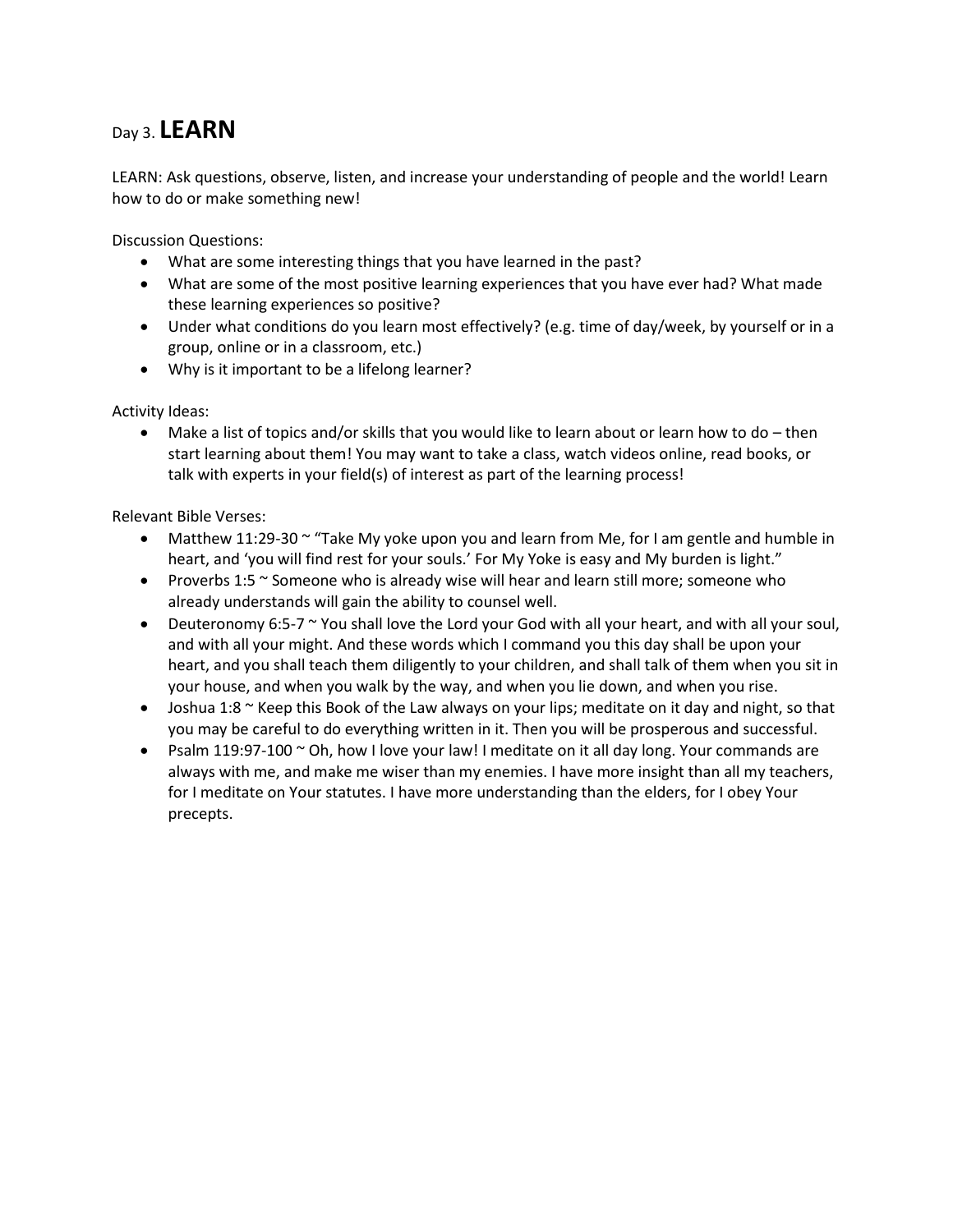### Day 4. **INSTRUCT**

INSTRUCT: Teach others what you know, or know how to do. Share your insights and knowledge to make the world a better place!

Discussion Questions:

- What are some topics or skills that you could teach someone else about, or how to do? Spend some time sharing your knowledge and abilities with others!
- Who are some of the best teachers (instructors, coaches, role models, etc.) that you have had? What characteristics did they demonstrate that made them good teachers? Start incorporating those characteristics when you instruct others!
- What are some of the benefits that you experience when you teach someone else about a topic, or how to do something?
- What are some things that the Lord has taught you?
- In what ways is the Lord a good teacher? What are some characteristics that the Lord demonstrates that make Him a good teacher?

Activity Ideas:

 Teach someone about a topic that you are knowledgeable about, or a skill that you know how to do! This can be something simple, like teaching a child how to tie a shoelace!

- **•** Deuteronomy 6:5-7  $\sim$  You shall love the Lord your God with all your heart, and with all your soul, and with all your might. And these words which I command you this day shall be upon your heart, and you shall teach them diligently to your children, and shall talk of them when you sit in your house, and when you walk by the way, and when you lie down, and when you rise.
- Psalm 32:8 ~ I will instruct you and teach you in the way you should go; I will counsel you with my loving eye on you.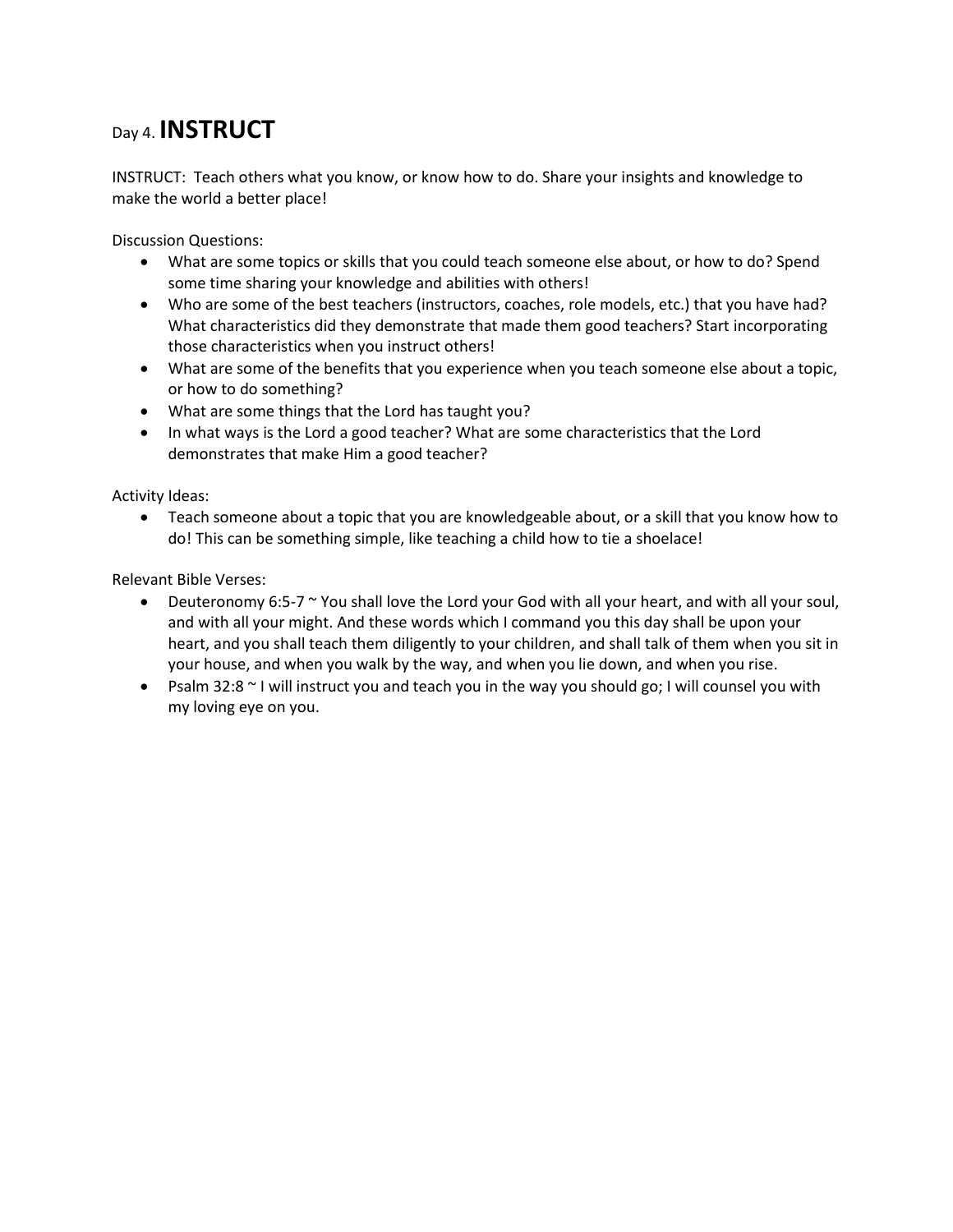### Day 5. **APPRECIATE**

APPRECIATE: Recognize and appreciate the value of others, and the gifts that they are to the world! Be thankful for all of the blessings in your life!

Discussion Questions:

- "Appreciate" can mean to recognize the value or worth of someone or something. Who are some people that you appreciate? Take time to let them know how awesome you think they are!
- What are some things or places (e.g., inventions/technology, artwork, books, museums, restaurants) that you appreciate? Express your admiration and thanks to the person(s) who created or started them, if possible!
- Why is it important to appreciate people and things?
- What are some different ways that you can show appreciation to an individual or group?
- Describe a time when someone let you know how much they appreciate you. How did it make you feel?
- Describe a time when you let someone else know how much you appreciate them. How did that person respond?
- What are some things that you appreciate about yourself that others may or may not recognize? Take time to appreciate and encourage yourself!
- What do you appreciate the most about the Lord?

Activity Ideas:

- Make a list of things and people in your life that you admire and/or that you are thankful for, then express your appreciation to them! You may want to express your appreciation verbally either in person or through video/ voicemail, or in written form such as a card, text message or email!
- Make a list of things that you appreciate about yourself you may want to keep this list in a private location such as a journal, or perhaps in a more noticeable spot such as on a bulletin board or bathroom mirror. Sometimes the person we most need to appreciate and encourage is our own self!

- Psalm  $104:24$   $\sim$  How many are Your works, O Lord! In wisdom You made them all; the earth is full of Your creatures.
- **•** Psalm 118:1  $\sim$  Give thanks to the Lord, for He is good; His love endures forever.
- Psalm 139:14  $\sim$  I praise You because I am fearfully and wonderfully made; Your works are wonderful, I know that full well.
- **•** Ephesians 1:16a  $\sim$  I have not stopped giving thanks for you.
- **•** 1 Thessalonians 5:18  $\sim$  Give thanks in all circumstances, for this is God's will for you in Christ Jesus.
- James 1:17 ~ Every good and perfect gift is from above, coming down from the Father of the heavenly lights, who does not change like shifting shadows.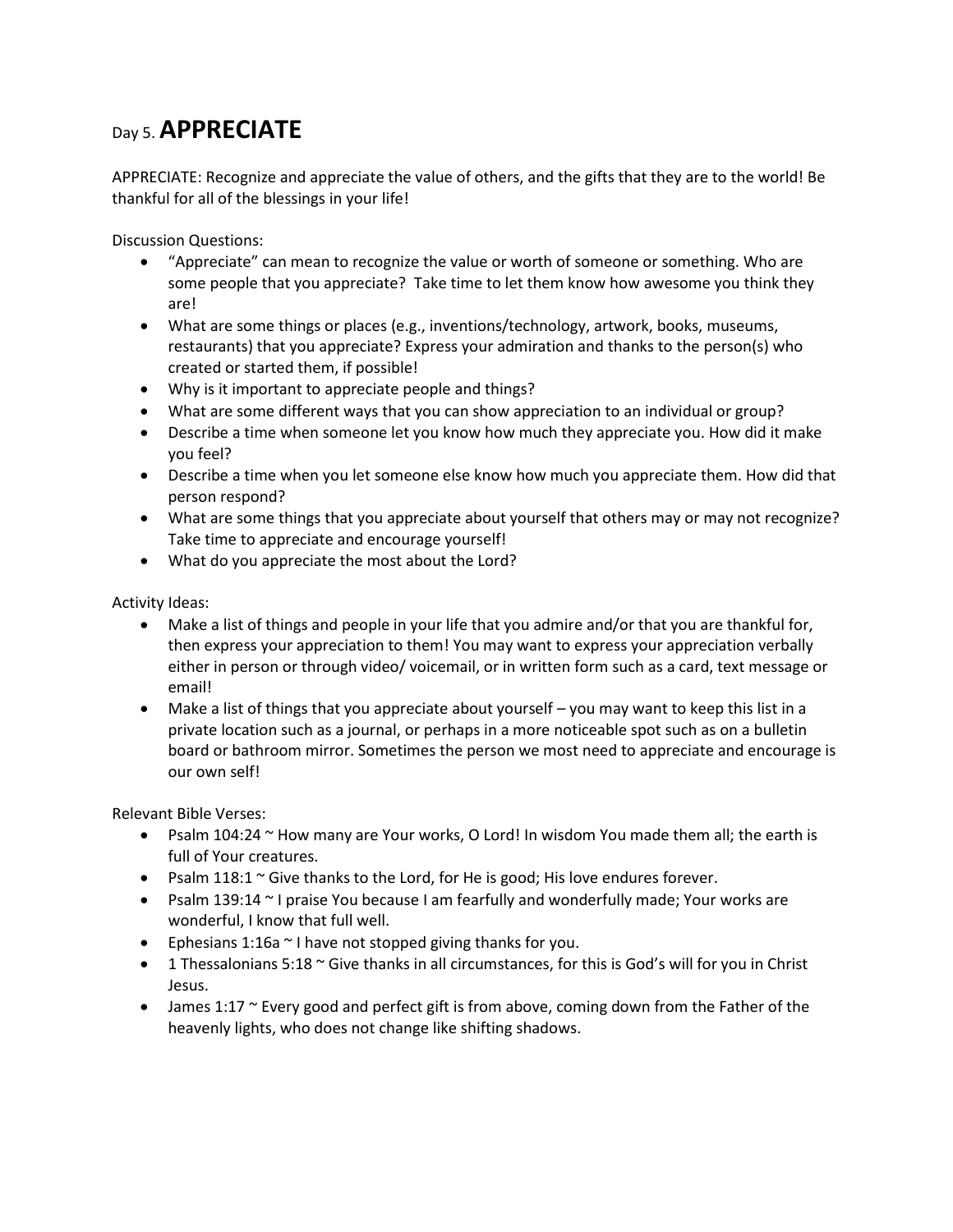# Day 6. **REJOICE AND CELEBRATE**

REJOICE AND CELEBRATE: Celebrate large and small victories, steps of progress, and happy things and events! Focus on the positive!

Discussion Questions:

- What are some things or events that have caused you to rejoice and celebrate in the past?
- What are some things or events that you can rejoice about right now? Celebrate the little (and big) things in life!
- What are some things that the Lord has done either in the past or present that have caused people to rejoice and celebrate?
- What are some different ways that you can rejoice and celebrate?
- Why is it important to rejoice and celebrate?

Activity Ideas:

 Rejoice about something good that's been happening in your life or in the lives of people you know! You may want to make a special meal or go to a restaurant to celebrate the good news, or perhaps post an announcement on social media to let others know about the positive things that are happening!

- Psalm 118:24  $\sim$  This is the day that the Lord has made; we will rejoice and be glad in it!
- $\bullet$  Luke 15:3-7  $\sim$  Then Jesus told them this parable: "Suppose one of you has a hundred sheep and loses one of them. Doesn't he leave the ninety-nine in the open country and go after the lost sheep until he finds it? And when he finds it, he joyfully puts it on his shoulders and goes home. Then he calls his friends and neighbors together and says, 'Rejoice with me; I have found my lost sheep.' I tell you that in the same way there will be more rejoicing in heaven over one sinner who repents than over ninety-nine righteous persons who do not need to repent."
- **1** Thessalonians 5:16-18  $\sim$  Rejoice always, pray continually, give thanks in all circumstances, for this is God's will for you in Christ Jesus.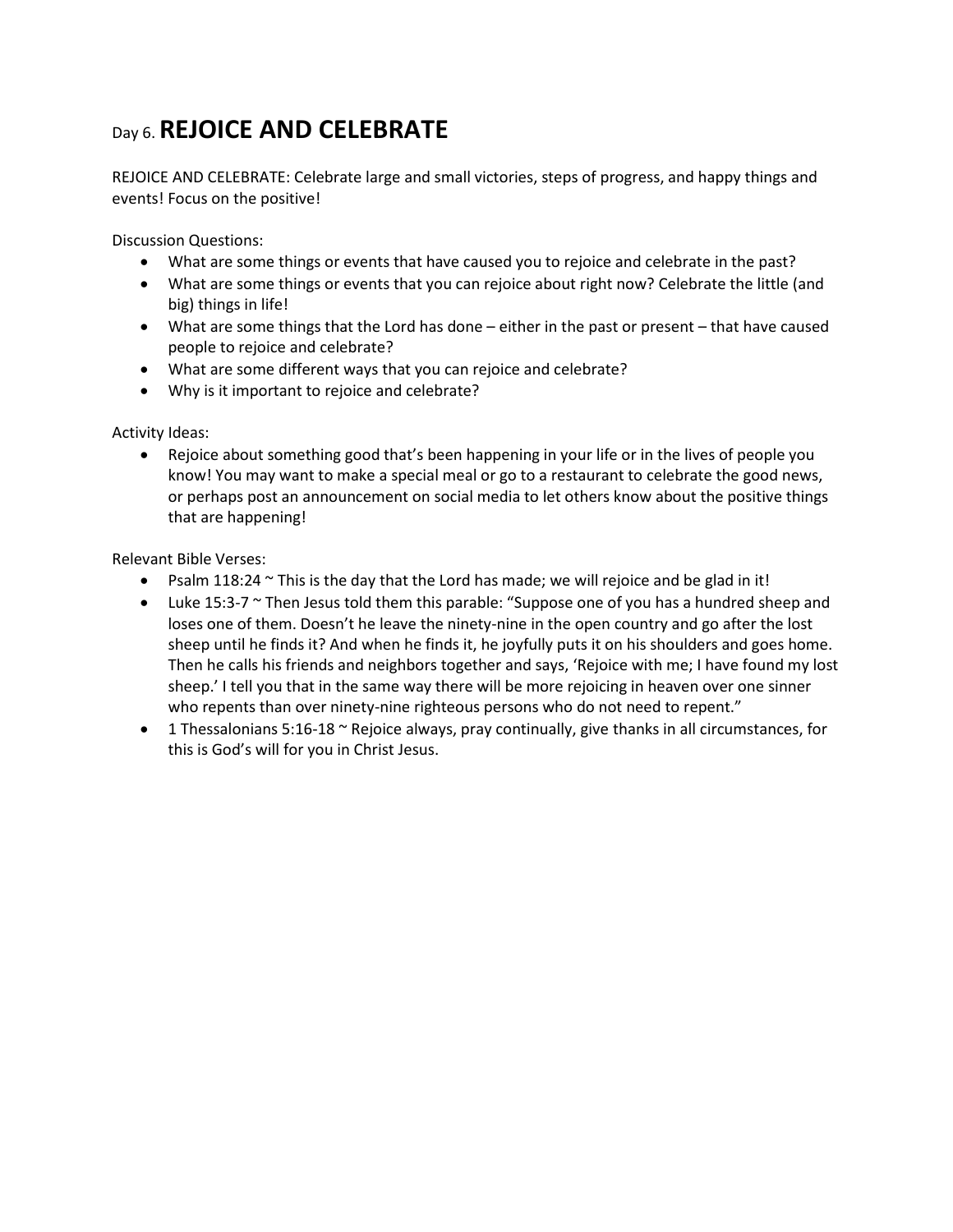### Day 7. **FORGIVE**

FORGIVE: Release and be released from painful situations and memories.

Discussion Questions:

- What are some things that you have forgiven other people for doing (or not doing)?
- What are some things that other people have forgiven you for doing (or not doing)?
- Have you ever found it difficult to forgive other people? Why do you think it was difficult for you to forgive them? How might you be able to forgive more easily in the future?
- Sometimes people find it difficult to forgive themselves. Are there any things that you are finding it difficult to forgive yourself for doing or not doing? Give yourself some grace!
- What words of wisdom and encouragement would you share with someone who is having difficulty forgiving themselves or other people?
- What are the benefits of forgiving yourself and/or other people?

Activity Ideas:

Forgive yourself and/or forgive others for something painful or harmful that they have done.

- **•** Ephesians 4:32  $\sim$  Be kind to one another, tender-hearted, forgiving each other, just as God in Christ has forgiven you.
- Proverbs 17:9  $\sim$  He who covers and forgives an offense seeks love, but he who repeats or gossips about a matter separates intimate friends.
- Matthew 18:21-22  $\sim$  Then Peter came to Him and said, "Master, how often shall I forgive my brother when he sins against me? Up to seven times?" Jesus said to him, "No, not up to seven times, I tell you, but seventy times seven!"
- Matthew 6:9-12 ~ This, then, is how you should pray: "Our Father in heaven, hallowed be Your name. Your kingdom come, Your will be done, on earth as it is in heaven. Give us today our daily bread. And forgive us our debts, as we also have forgiven our debtors. And lead us not into temptation, but deliver us from the evil one."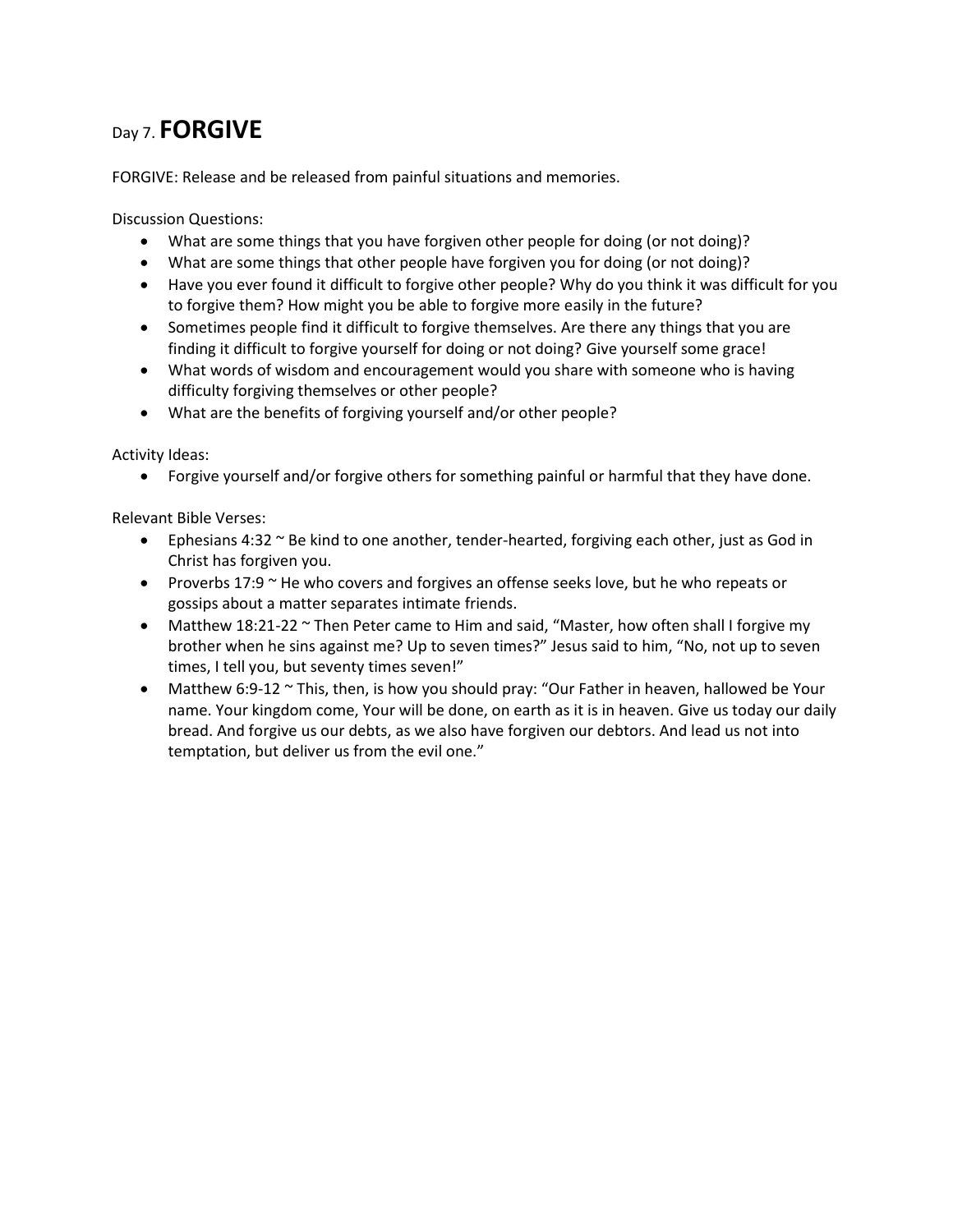# Day 8. **BUILD AND ENCOURAGE**

BUILD AND ENCOURAGE: Build others up instead of tearing them down; encourage instead of criticize. Find practical ways to help others – including yourself – achieve their goals and destinies!

Discussion Questions:

- Describe a time when someone encouraged you and/or helped you to achieve a goal that you were working toward.
- Sometimes people find it easier to criticize others and say negative things about them rather than building up people and encouraging them. Why do you think this is the case? How can you help change this situation?
- What are some practical ways that you can edify and encourage people, including yourself?
- What are some encouraging things that you can say to people, including yourself?
- Why is it important to build up and encourage other people? Why is it important to build up and encourage yourself?

Activity Ideas:

• Take time to encourage someone and/or help them in a practical way to achieve a goal that they are working toward.

- **1** Thessalonians 5:11  $\sim$  Encourage each other, and build each other up, just as you are doing.
- Proverbs 16:24 ~ Pleasant words are like a honeycomb, sweet and delightful to the soul and healing to the body.
- 1 Corinthians 14:26  $\sim$  What then shall we say, brothers and sisters? When you come together, each of you has a hymn, or a word of instruction, a revelation, a tongue, or an interpretation. Everything must be done so that the church may be built up.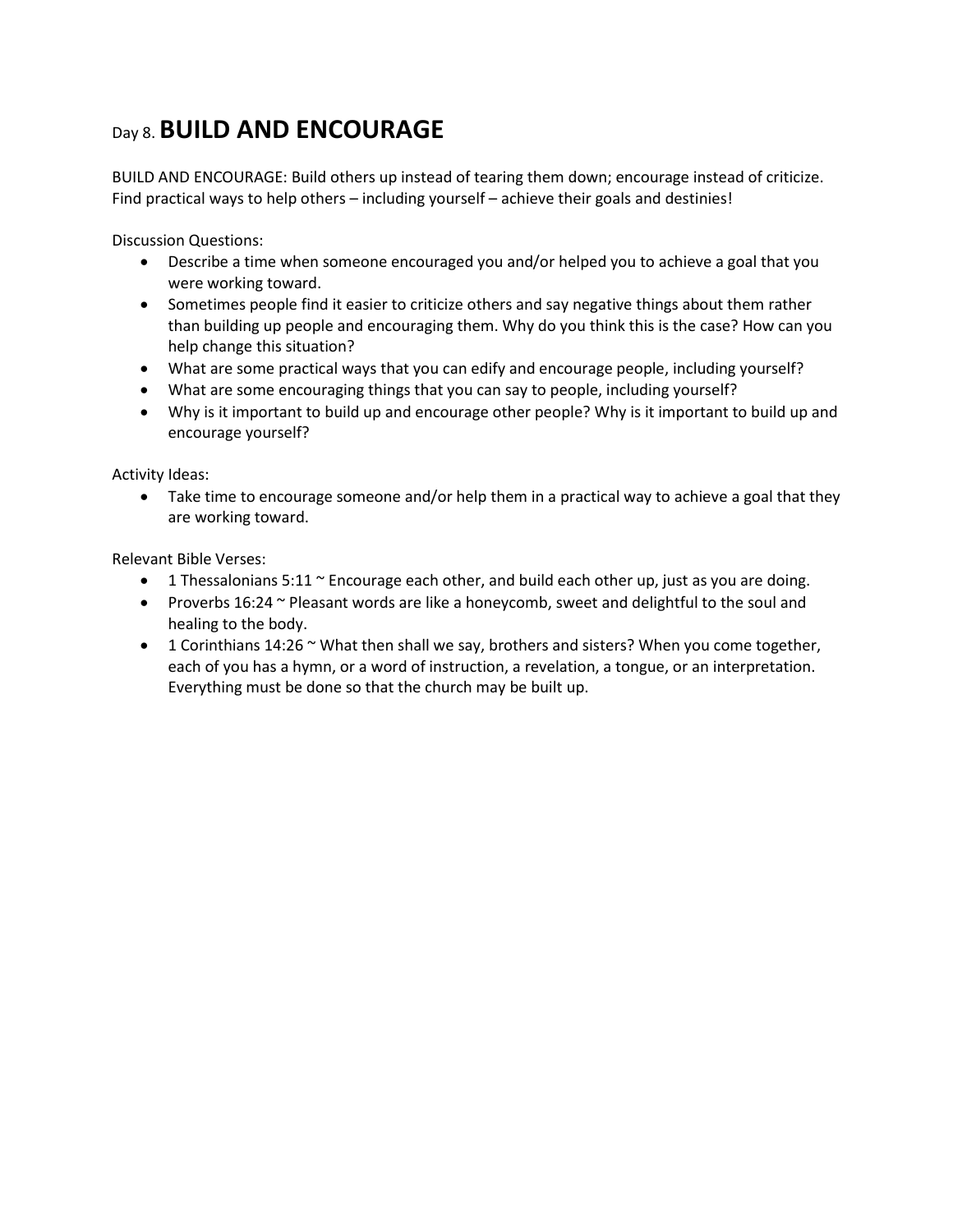## Day 9. **REST AND BE PATIENT**

REST AND BE PATIENT: Trust in the Lord, and He will take care of the things that concern you. Give people and situations time to develop and shine!

Discussion Questions:

- "Rest" can mean to take a break from physical activity, and it can also mean not to worry about certain situations or circumstances. What are some ways that you need to rest more in your life?
- What are some areas or situations in your life in which you need to demonstrate more patience and understanding?
- Why is it sometimes difficult to trust in the Lord? How can you increase your trust in the Lord?
- Why is it sometimes difficult to be patient and give people and situations time to develop and mature?
- How can you become a more patient person?

Activity Ideas:

• Find some time to rest and relax. Be patient with yourself and other people!

- Genesis2:1-3 ~ Thus the heavens and the earth were finished, along with everything in them. On the seventh day God was finished with His work which He had made, so He rested on the seventh day from all His work which He had made. God blessed the seventh day and separated it as holy, because on that day God rested from all His work which He had created, so that it itself could produce.
- Exodus 20:8-10a, 11a  $\sim$  Remember the Sabbath day, to keep it holy. You are to work six days, and do all your work; but the seventh day is a Shabbat (sabbath) to the Lord your God. In it you shall not do any work…. For in six days the Lord made heaven and earth, the sea, and all that is in them, and rested on the seventh day.
- Matthew 11:28-30  $\sim$  "Come to Me, all who are weary and burdened, and I will give you rest. Take My yoke upon you and learn from Me, for I am gentle and humble in heart, and 'you will find rest for your souls.' For My yoke is easy and My burden is light."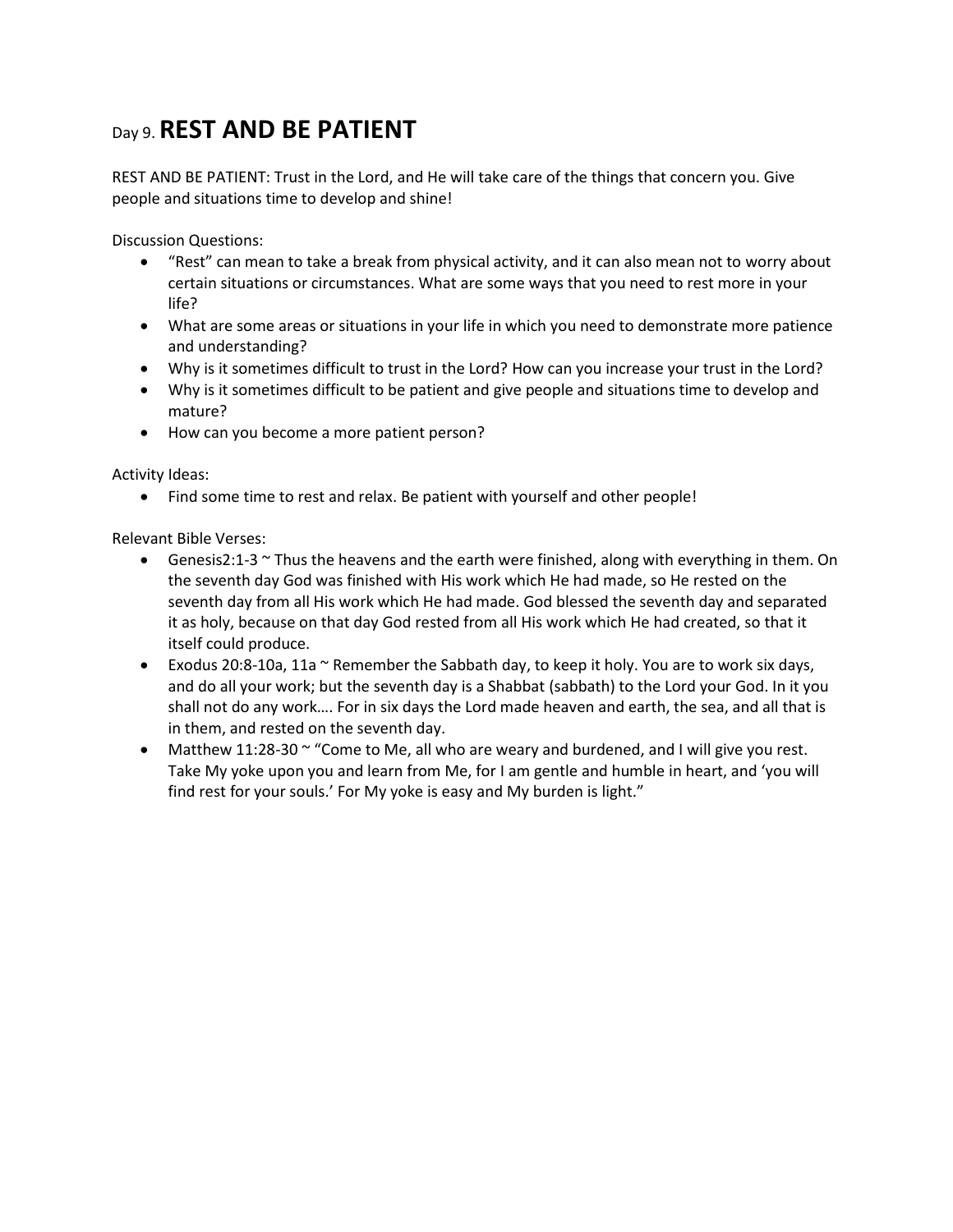# Day 10. **SING AND DANCE AND MAKE ART**

SING AND DANCE AND MAKE ART: Find creative ways to be expressive and share your ideas with the world!

Discussion Questions:

- What are some different forms of creative expression that you particularly enjoy or appreciate (e.g., jazz music, folk art, salsa dance)?
- What is something creative that you have made or done in the past?
- What are some of your favorite ways to express your creativity?
- What are some creative things that the Lord has made or done that you particularly appreciate and enjoy?

Activity Ideas:

Express your ideas in a creative way through the visual, performing, and creative arts!

- Psalm 149:1-3  $\sim$  Alleluia! Sing to the Lord a new song, His praise in the assembly of the faithful. Let Israel rejoice in their Maker. Let the children of Zion be glad in their King. Let them praise His name with dancing. Let them sing praises to Him with tambourine and harp.
- Exodus 35:30-35 ~ Then Moses said to the Israelites, "See, the Lord has chosen Bezalel son of Uri, the son of Hur, of the tribe of Judah, and He has filled him with the Spirit of God, with wisdom, with understanding, with knowledge, and with all kinds of skills – to make artistic designs for work in gold, silver, and bronze, to cut and set stones, to work in wood and to engage in all kinds of artistic crafts. And He has given both him and Oholiab son of Ahisamak, of the tribe of Dan, the ability to teach others. He has filled them with skill to do all kinds of work as engravers, designers, embroiderers in blue, purple, and scarlet yarn and fine linen, and weavers – all of them skilled workers and designers."
- 1 Corinthians 14:26  $\sim$  What then shall we say, brothers and sisters? When you come together, each of you has a hymn, or a word of instruction, a revelation, a tongue, or an interpretation. Everything must be done so that the church may be built up.
- Psalm 150:1-6  $\sim$  Praise the Lord! Praise God in His sanctuary; praise Him in His mighty heavens. Praise Him for His acts of power; praise Him for His surpassing greatness. Praise Him with the sounding of the trumpet, praise Him with the harp and lyre, praise Him with timbrel and dancing, praise Him with the strings and pipe, praise Him with the clash of cymbals. Let everything that has breath praise the Lord. Praise the Lord!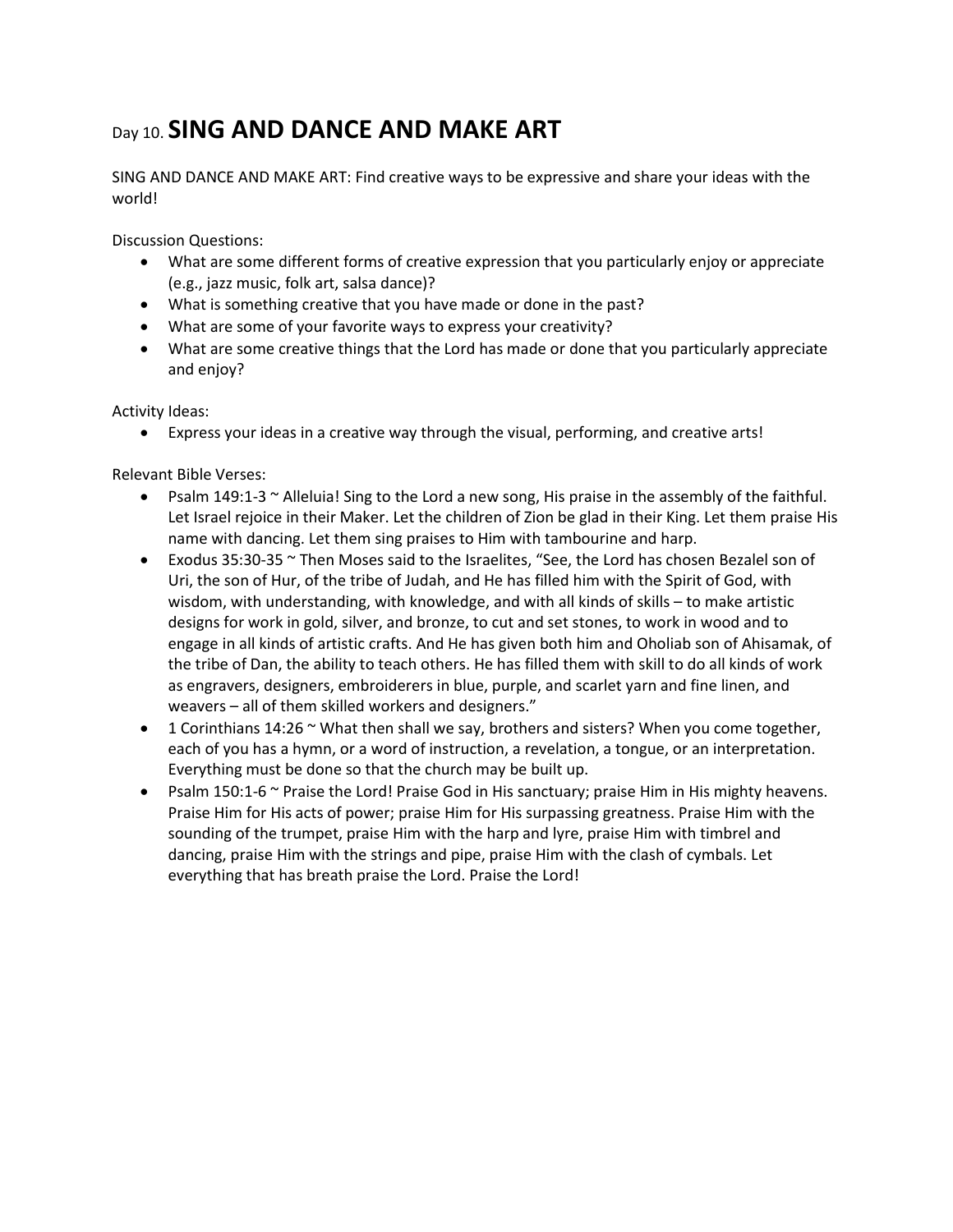### Day 11. **INSPIRE**

INSPIRE: Be a role model and inspire others to achieve their goals and destinies!

Discussion Questions:

- Who or what are some things that inspire you? What qualities make these people and things inspirational?
- What accomplishments have you achieved or what difficulties have you overcome that might be an inspiration to others? Be willing to share these experiences with others – hearing about success stories like yours can inspire and motivate other people to achieve their goals and reach their destinies!
- Why is it important to inspire others, and to be inspired?

Activity Ideas:

- Live your life in a way that inspires other people to be the best person that they can be!
- Make a list of people and things that inspire you refer to this list when you need encouragement and motivation!

- Matthew 5:14-16  $\sim$  You are the light of the world. A town built on a hill cannot be hidden. Neither do people light a lamp and put it under a bowl. Instead they put it on its stand, and it gives light to everyone in the house. In the same way, let your light shine before others, that they may see your good deeds and glorify your Father in heaven.
- Philippians 4:9  $\sim$  Whatever you have learned or received or heard from me, or seen in me put it into practice. And the God of peace will be with you.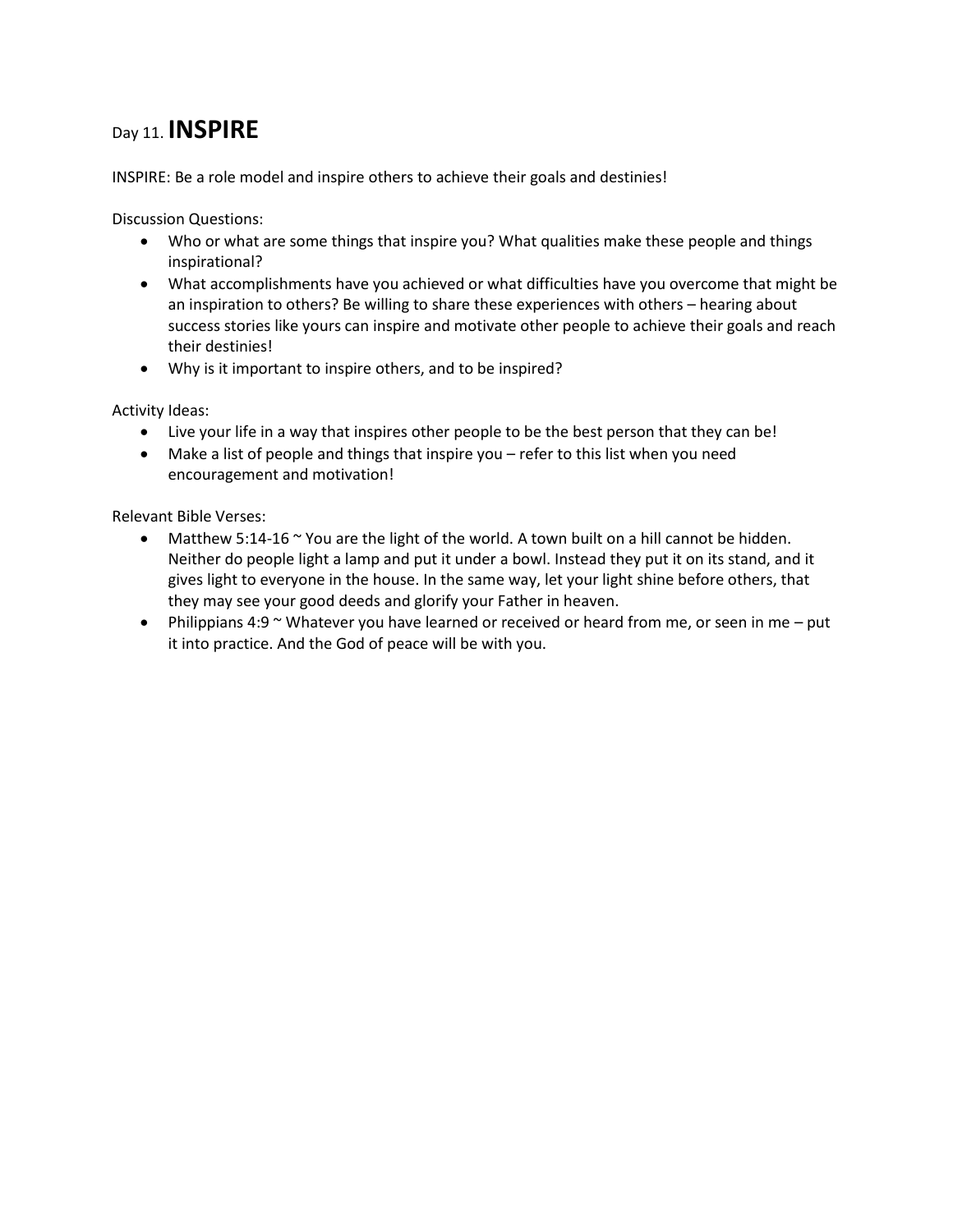### Day 12. **LEAD AND SERVE**

LEAD AND SERVE: We are all called to lead in certain areas of life. How can you best serve the needs of those you are leading?

Discussion Questions:

- Think of some great leaders that you know or are familiar with (historical or contemporary). What characteristics or qualities do these people demonstrate that make them great leaders?
- Why is it important to lead and serve others well?

Activity Ideas:

- Think of an area in your life in which you are a leader (e.g., in your family, workplace, school, club/organization, sports team, etc.). From your perspective, how can you better communicate with and serve the needs of the people you are leading? Also, talk directly with the people you are leading and ask them to recommend any ways that their needs might be better met.
- Spend time reading and learning about ways that you can become a better leader in your current or future sphere of influence!

- Mark 9:35 ~ And Jesus sat down and called the twelve; and He said to them, "If anyone would be first, he must be last of all and servant of all."
- $\bullet$  John 13:12-15  $\sim$  When He had washed their feet and put on His outer garments and resumed His place, He said to them, "Do you understand what I have done to you? You call Me Teacher and Lord, and you are right, for so I am. If I then, your Lord and Teacher, have washed your feet, you also ought to wash one another's feet. For I have given you an example, that you also should do just as I have done to you."
- 1 John 3:16-18 ~ This is how we know what love is: Jesus Christ laid down His life for us. And we ought to lay down our lives for our brothers and sisters. If anyone has material possessions and sees a brother or sister in need and has no pity on them, how can the love of God be in that person? Dear children, let us not love with words or speech but with actions and in truth.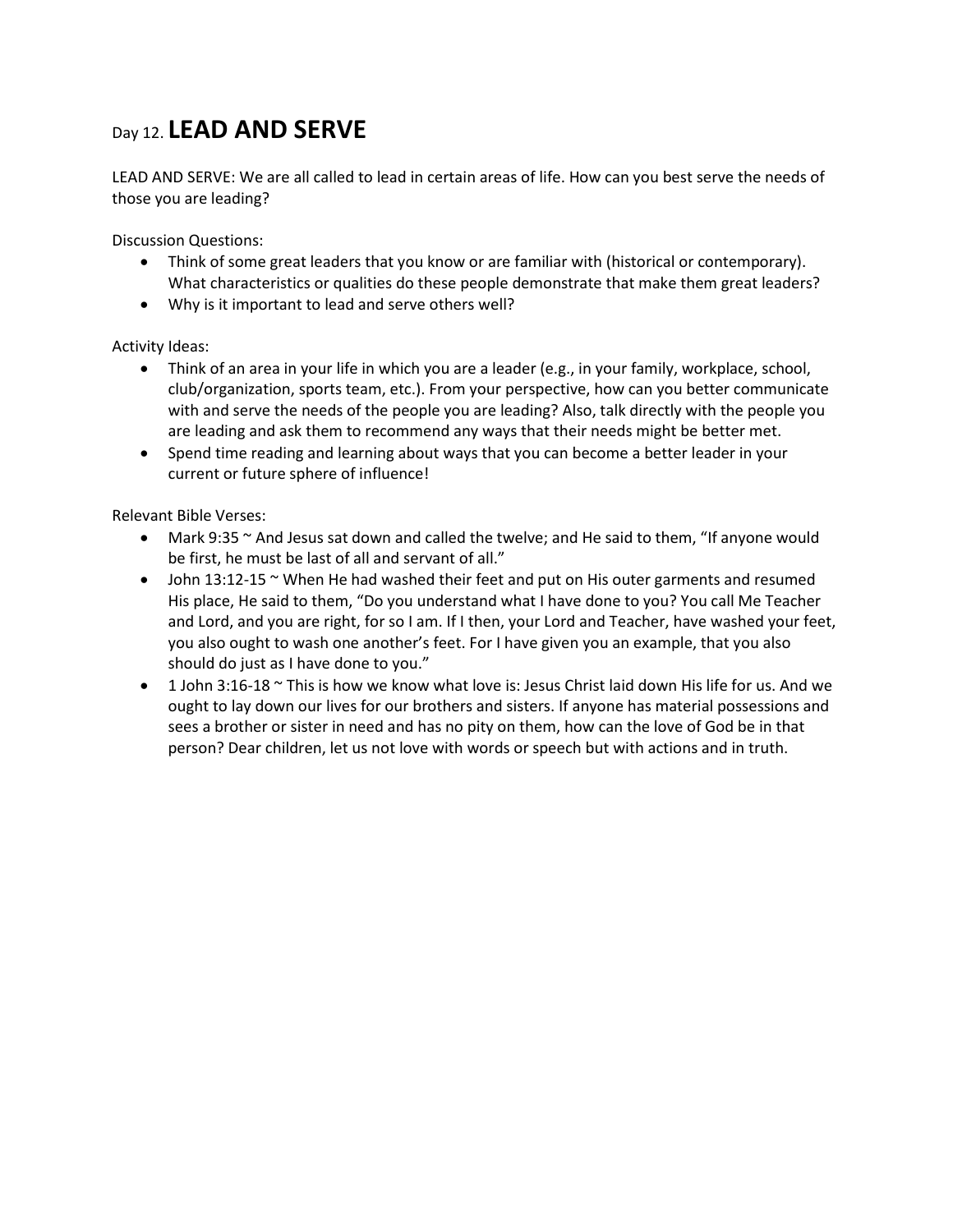### Day 13. **PLAY**

PLAY: Take time to enjoy life, use your imagination, and have fun!

Discussion Questions:

- Let's define "play" as "engaging in activities for enjoyment and fun." What are some of your favorite ways to "play"?
- When was the last time that you took time to "play"? What did you do?
- How do you feel when you regularly make time to play and have fun during the week? How do you feel when you don't make time to play on a regular basis?
- What are some benefits that you might experience by taking time to play?
- What are some ways that you and the members of your family can play together as a group?

Activity Ideas:

Take time to play and have fun!

- Exechariah 8:5  $\sim$  The city streets will be filled with boys and girls playing there.
- Colossians 3:17 ~ And whatever you do, in word or deed, do everything in the name of the Lord Jesus, giving thanks to God the Father through Him.
- $\bullet$  John 10:10  $\sim$  The thief comes only to steal and kill and destroy; I have come that they may have life, and have it to the full.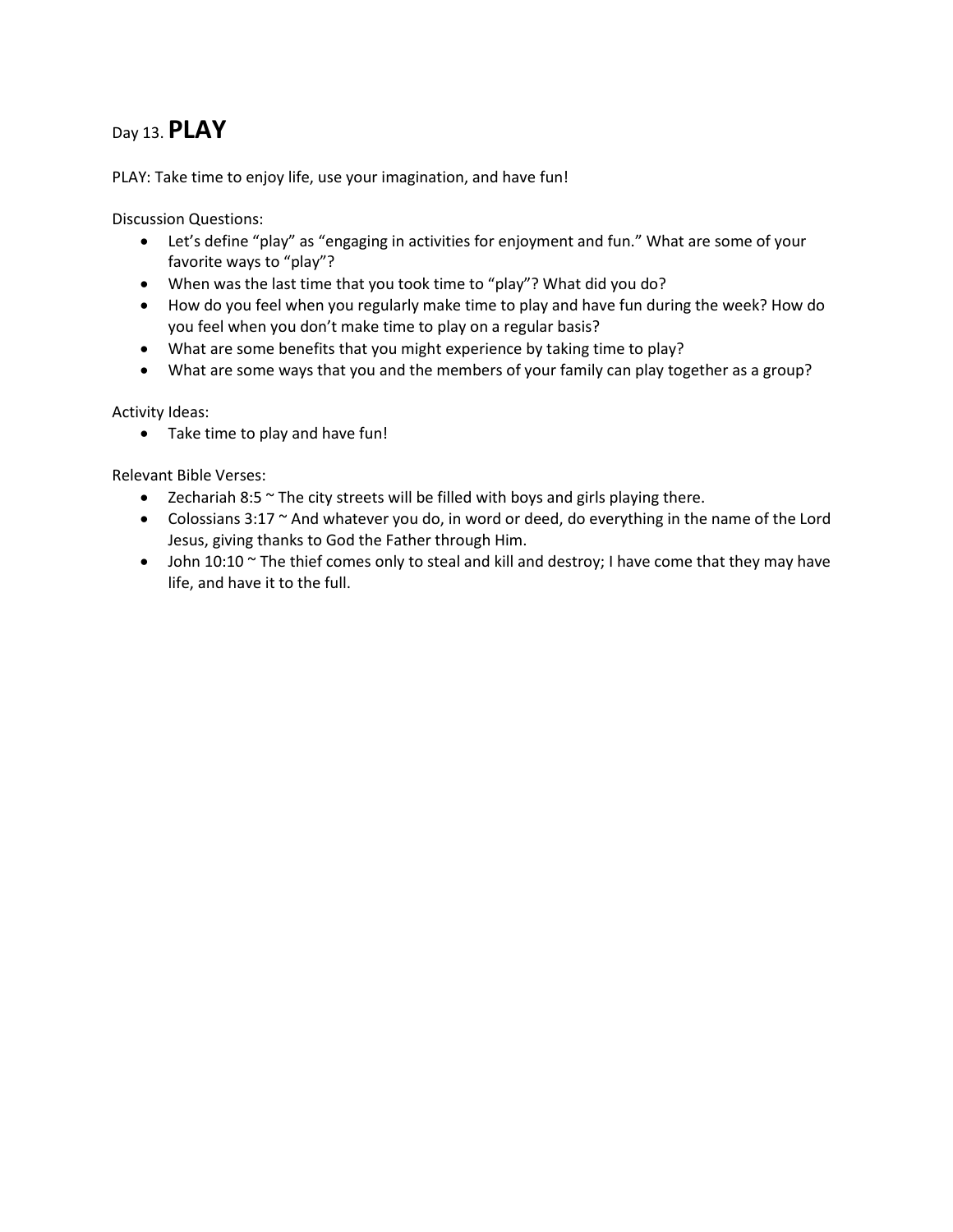### Day 14. **PERSIST**

PERSIST: Persistence and determination lead to success! Keep moving forward! ¡Ándale!

Discussion Questions:

- What are some areas in your life in which you have demonstrated persistence in the past? Describe some situations in your life when you persisted and continued to make forward progress, even when you encountered difficulties or challenges.
- What are some areas in your life in which you are currently demonstrating persistence? Congratulate yourself on doing a great job!
- Who are some individuals you can think of either historical or contemporary who have demonstrated persistence?
- Why is it sometimes difficult to demonstrate persistence? What are some ways that you can become more persistent?
- Why is it important to persist?

Activity Ideas:

 Keep making forward progress on a project or activity that you are involved with – even small steps of progress are significant!

- Luke 11:9-10 ~ Keep asking, and it will be given to you; keep seeking, and you will find; keep knocking, and the door will be opened to you. For everyone who goes on asking, receives; and he who goes on seeking, finds; and to him who continues knocking, the door will be opened.
- Galatians 6:9  $\sim$  Let us not become weary in doing good, for at the proper time we will reap a harvest if we do not give up.
- $\bullet$  Hebrews 12:1-3  $\sim$  Therefore, since we are surrounded by such a great cloud of witnesses, let us throw off everything that hinders and the sin that so easily entangles. And let us run with perseverance the race marked out for us, fixing our eyes on Jesus, the pioneer and perfecter of our faith. For the joy set before Him He endured the cross, scorning its shame, and sat down at the right hand of God. Consider Him who endured such opposition from sinners, so that you will not grow weary and lose heart.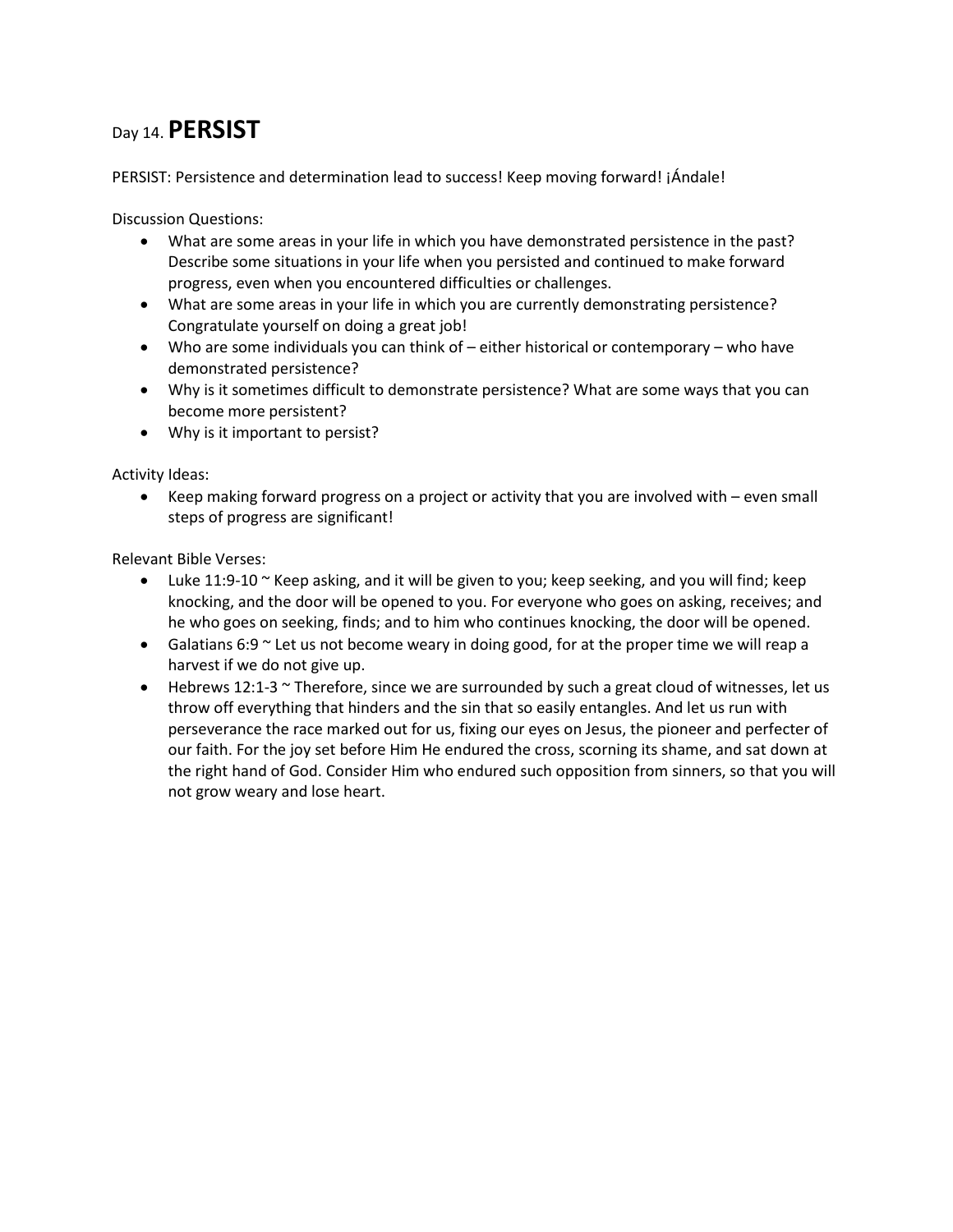### Day 15. **PRAY**

PRAY: Talk to the Lord! Bring your concerns to the Lord, and ask for His insight and guidance!

Discussion Questions:

- What are some things that you have prayed about and talked to the Lord about in the past? What happened after you prayed? If you have not yet received an answer of any kind to your prayers, ask the Lord for insight and listen to His response.
- What are some things in your life that you are currently praying about? How has prayer been impacting these situations and circumstances?
- What are some concerns or challenges that you are encountering right now that you could bring to the Lord in prayer?
- Why is it sometimes difficult to pray? How can you overcome these challenges?
- Why is it important to pray? What are some benefits that you might experience in connection with prayer?

Activity Ideas:

• Talk to the Lord about things that are concerning to you, and thank Him for the things that are going well in your life!

- 2 Chronicles 7:14  $\sim$  If My people, who are called by My name, will humble themselves and pray, and seek My face and turn from their evil ways, then I will hear from heaven, and I will forgive their sin and heal their land.
- Philippians 4:6  $\sim$  Do not be anxious about anything, but in every situation, with prayer and petition, with thanksgiving, present your requests to God.
- 1 Thessalonians  $5:17$   $\sim$  Pray without ceasing.
- $\bullet$  Matthew 5:44  $\sim$  But I tell you, love your enemies and pray for those who persecute you.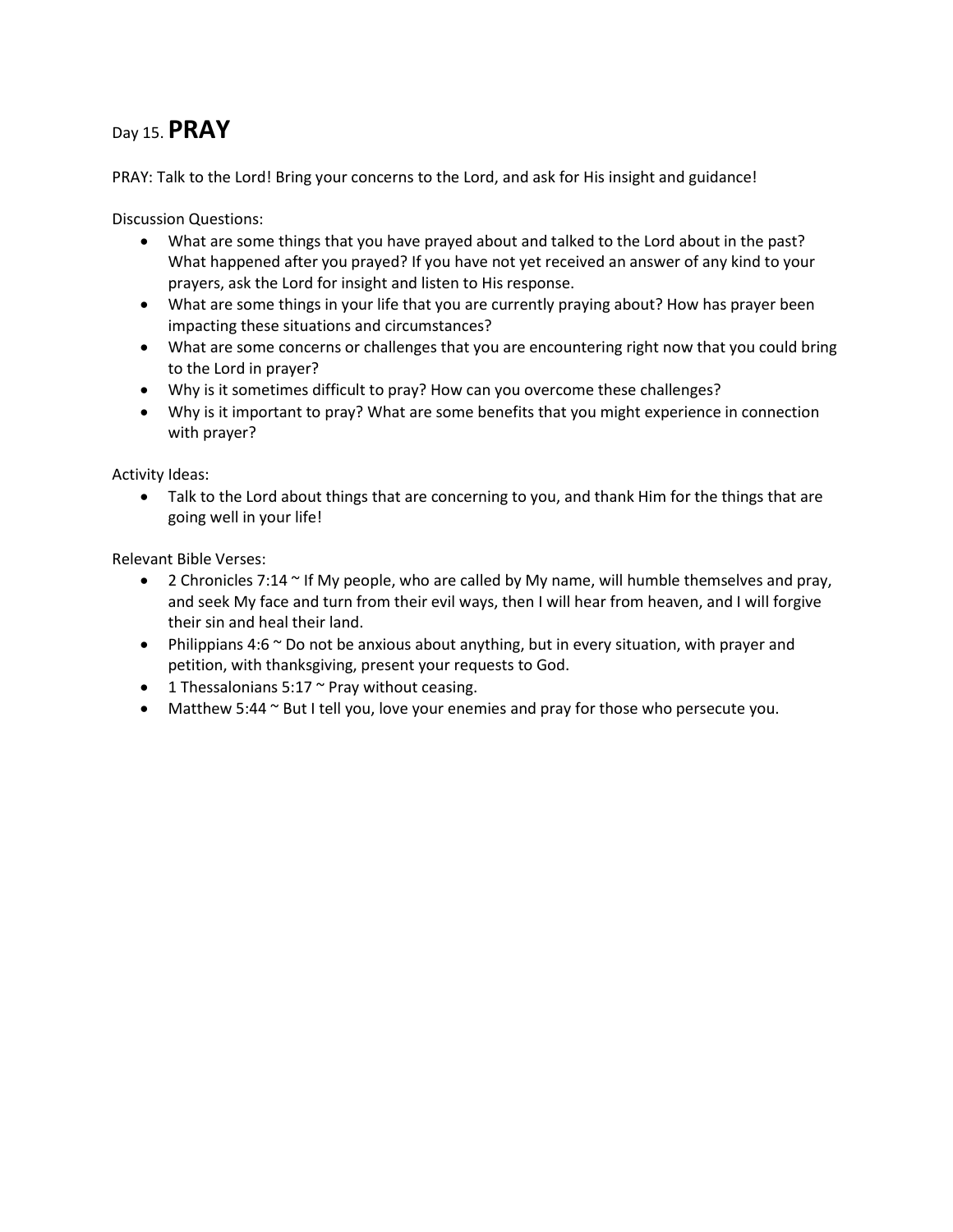# Day 16. **DO AN ACT OF GOODNESS (YOUR CHOICE)**

DO AN ACT OF GOODNESS (YOUR CHOICE): The world needs more goodness. What can you do to make the world a better place?

Perhaps there is another type of act of goodness that you think should be added to the Goodness Rocks list, or maybe you feel led to spend more time focusing on a particular act of goodness that you have already done – either way, enjoy spending time doing acts of goodness that are meaningful to you!

### Discussion Questions:

Once you have decided what type of act of goodness you will focus on today, you may want to create your own discussion questions and activities for this particular day! You can also use these questions to guide your reflection process:

- Which type of act of goodness did you decide to focus on today? Why did you choose this particular act of goodness?
- How do you think doing this particular act of goodness might help make the world a better place?
- If you know someone else who is participating in these Goodness Rocks activities, ask them what type of act of goodness they are focusing on today, and why they chose the particular act of goodness that they did!

Activity Ideas:

 Look at the world around you, and find ways to make it a better place and bring goodness to people's lives! You may want to repeat some of the acts of goodness that you have already done, or do a new kind of act of goodness!

- $\bullet$  Micah 6:8  $\sim$  He has shown you, o mortal, what is good. And what does the Lord require of you? To act justly and to love mercy and to walk humbly with your God.
- Philippians 2:4  $\sim$  Let each of you look not only to his own interests, but also to the interests of others.
- Colossians 3:23-24  $\sim$  Whatever you do, work at it with all your heart, as working for the Lord, not for human masters, since you know that you will receive an inheritance from the Lord as a reward. It is the Lord Christ you are serving.